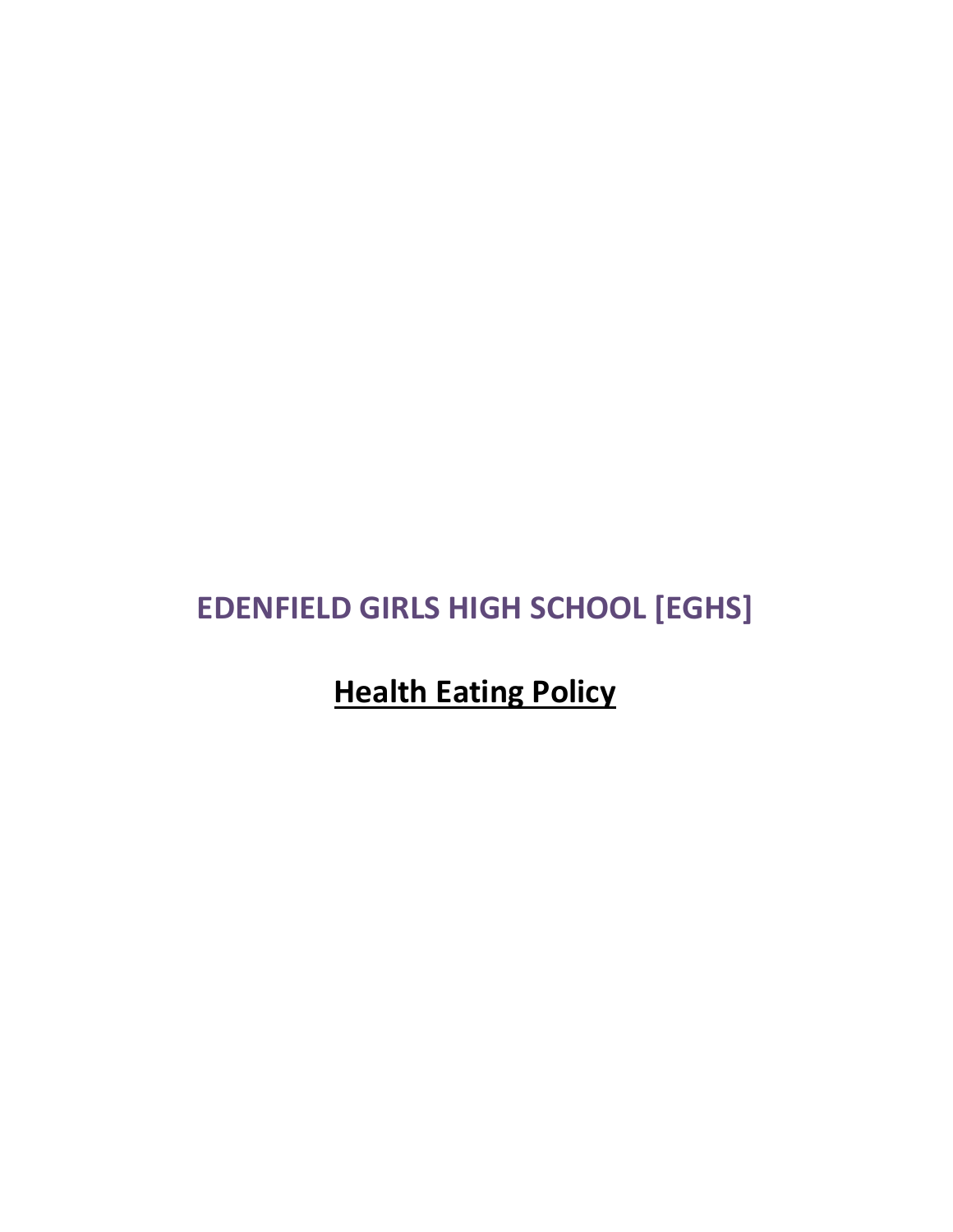## **AIMS:**

These aims and objectives support some of the school's aims:

- 1. To provide a challenging, safe and supportive environment in which we can stimulate, maintain and develop, lively enquiring minds.
- 2. To encourage all students to reach their potential.
- 3. To develop in all students a positive attitude (including health and fitness towards themselves and others with a strong sense of self-respect.

Fundamental to these aims of the school being achieved is a realisation that learning and development of student is directly affected by a health diet and general life style.

## **The aims of this Healthy Eating Policy are:**

- 1. To encourage a common philosophy, ethos and vision concerning all aspects of healthy eating within the school and the broader school community.
- 2. To ensure, throughout the school curriculum and the broader school community and within all aspects of food and nutrition, that the school community promotes the health and well being of students, staff and visitors.
- 3. To primarily change the students' personal eating habits and secondly, those of their families, to be in line with current thinking as regards a Healthy Lifestyle.

## **OBJECTIVES:**

These objectives relate directly to the aforementioned aims are intended to show how those aims are actually put into practice.

All aspects of food consumption and education have been brought together and placed under the guidance of the Health and Safety Officer (HSO), thus ensuring the development of a clear, and consistent approach to all aspects of food education within the schools.

The HSO has regular contact with parents through the school's Newsletter, thus enabling parents to be kept informed of developments within the school, as well as providing a regular vehicle for parental comments.

The school council discuss Healthy Lifestyles issues.

The HSO has drawn up a set of rules relating to what can be eaten/ drunk and clearly stating where and when it may be consumed. Fizzy drinks are not allowed in school or